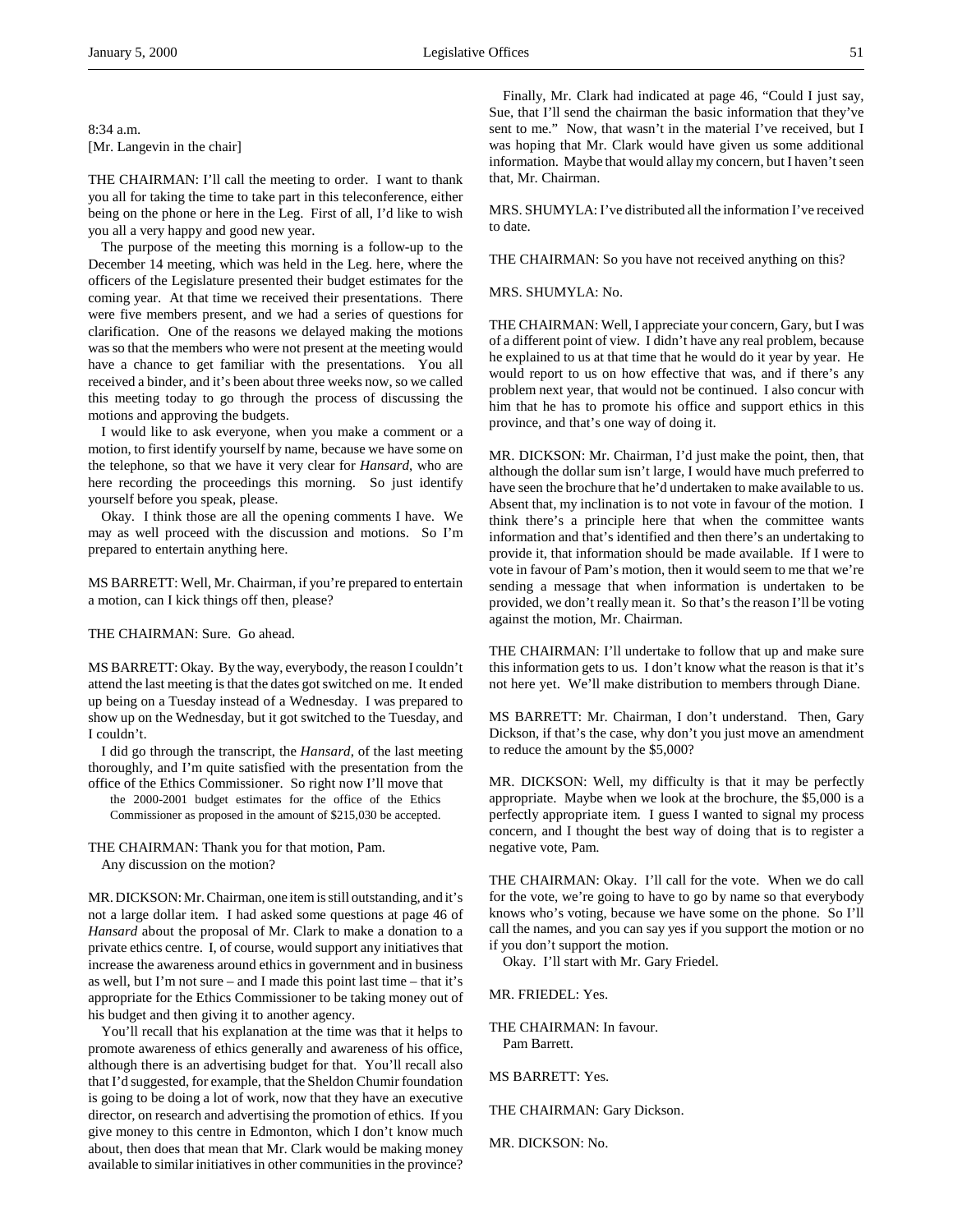THE CHAIRMAN: Yvonne Fritz.

MRS. FRITZ: Agreed.

THE CHAIRMAN: Ron Hierath.

MR. HIERATH: Yes.

THE CHAIRMAN: Wayne Jacques is absent. Mary O'Neill.

MRS. O'NEILL: Yes.

THE CHAIRMAN: Sue Olsen is absent. We have five for and one negative, so the motion is carried.

MRS. FRITZ: Mr. Chairman, are we able to put another motion on the floor?

THE CHAIRMAN: Yes.

MRS. FRITZ: Well, I'd like to put a motion forward. I regret that I was unable to be at the last meeting as the dates had changed, but I certainly read the information very carefully that you sent out in regards to the budget. I happened to be at the meeting prior to that, where the Chief Electoral Officer had put forward the information that he did in regards to an increase in the funds that are paid to staff. Those hadn't been increased in, I think he said, approximately 20 years or whatever. So I'd like to put forward that motion. Is that okay to do that?

THE CHAIRMAN: Yes. It's okay at this time.

MRS. FRITZ: Okay. Then I'd like to move that the Standing Committee on Leg. Offices approve the 2000-2001 budget estimates for the office of the Chief Electoral Officer in the amount of \$10,678,270, as presented at the December 14, 1999, meeting.

THE CHAIRMAN: Thank you for that motion, Yvonne. Any discussion on the motion?

MS BARRETT: Can I just say something for the purposes of this committee that's not really related to the motion?

THE CHAIRMAN: Yes, Pam.

MS BARRETT: Thank you. This committee, I think, hired the best person possible for that office, and I'm really proud of the way things are operating there. So I'm supporting the motion.

THE CHAIRMAN: Thank you very much.

For those who are on the telephone, I'd like to announce that Ms Sue Olsen has just joined us, so we have one more member.

Any more discussion? If not, I'll call for the vote on that motion. Mr. Gary Friedel.

MR. FRIEDEL: Yes.

THE CHAIRMAN: Pam Barrett.

MS BARRETT: Agreed.

THE CHAIRMAN: Gary Dickson.

MR. DICKSON: Yes.

THE CHAIRMAN: Yvonne Fritz.

MRS. FRITZ: Agreed.

THE CHAIRMAN: Ron Hierath.

MR. HIERATH: Yes.

THE CHAIRMAN: Mary O'Neill.

MRS. O'NEILL: Agreed.

THE CHAIRMAN: And Sue Olsen.

MS OLSEN: Abstain. I'm not fully apprised of the discussion, as I just walked in.

THE CHAIRMAN: There was a motion made to approve the budget of the Chief Electoral Officer as presented at the December 14 meeting.

MS OLSEN: Okay. Well, if it's for the Chief Electoral Officer, then I can vote in agreement with that.

THE CHAIRMAN: Thank you very much. Sue is in favour, so we're all in favour of this motion. This motion is carried.

MR. HIERATH: Mr. Chairman?

THE CHAIRMAN: Yes, Ron.

MR. HIERATH: I would like to move that the 2000-2001 budget estimates for the Ombudsman, as presented at the meeting on the 14th of December, in the amount of \$1,644,100 be approved by the committee.

THE CHAIRMAN: Thank you very much, Ron, for that motion. Any discussion on the motion? I'll call for the vote then. Gary Friedel.

*8:44*

MR. FRIEDEL: Agreed.

THE CHAIRMAN: Pam Barrett.

MS BARRETT: Agreed.

THE CHAIRMAN: Gary Dickson.

MR. DICKSON: Yes.

THE CHAIRMAN: Yvonne Fritz.

MRS. FRITZ: Agreed.

THE CHAIRMAN: Ron Hierath.

MR. HIERATH: Yes.

THE CHAIRMAN: Mary O'Neill.

MRS. O'NEILL: Agreed.

THE CHAIRMAN: And Sue Olsen.

MS OLSEN: Agreed.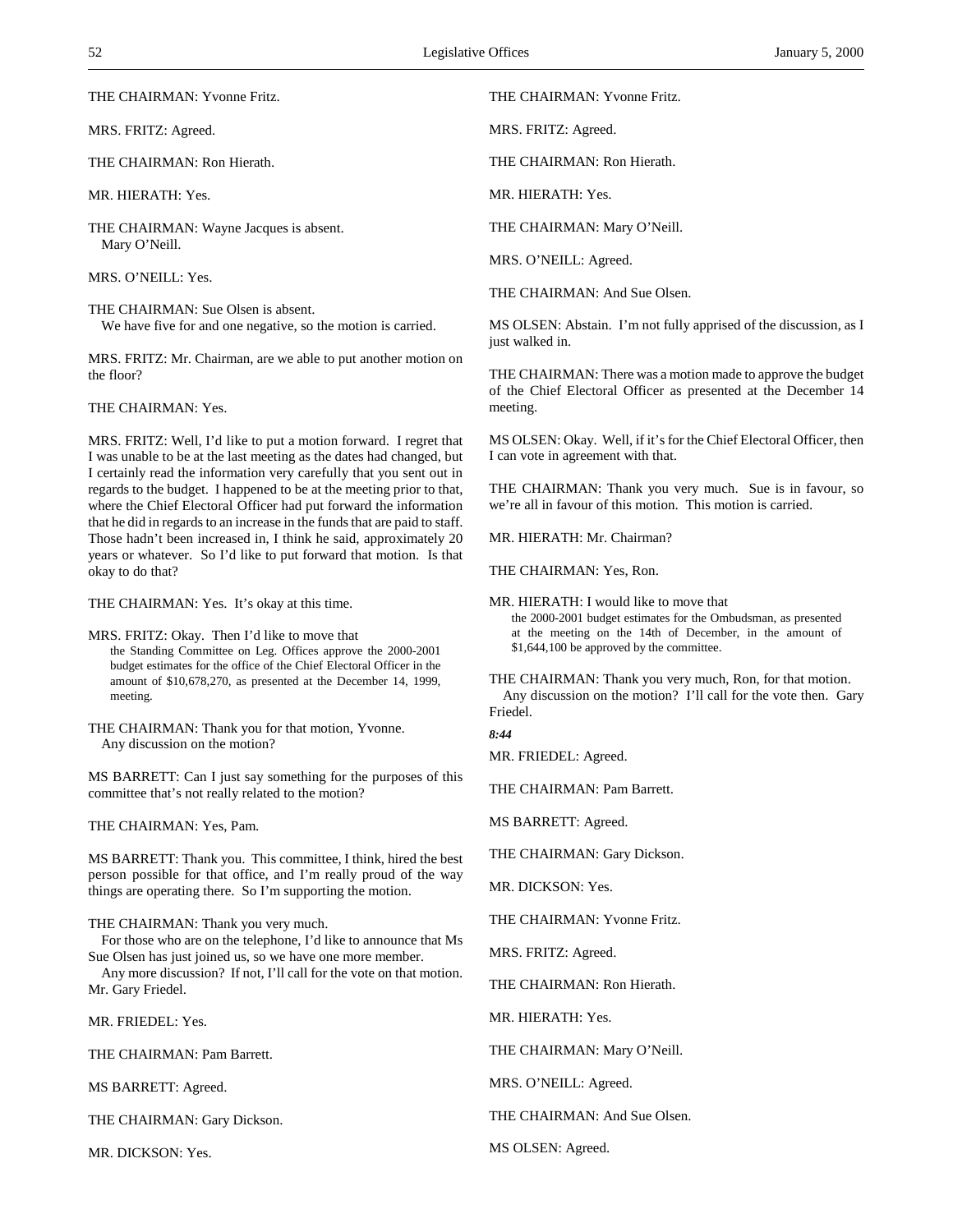THE CHAIRMAN: We're all in favour, so that motion is also carried.

MRS. O'NEILL: Thank you, Mr. Chairman. I, too, was not at the meeting in December, because I was sick. However, I did read the information that you provided to us, for which I am very grateful. It was full and detailed and I think quite clear. So in light of that, I would move that

we approve the 2000-2001 budget estimates for the office of the Auditor General in the amount of the voted operating expense of \$14,207,551 and the voted capital investment of \$431,000, as presented at the December 14, 1999, meeting.

THE CHAIRMAN: Thank you, Mary, for that motion. Any discussion on the motion?

MR. DICKSON: Mr. Chairman, I just wanted on the record to thank the Auditor General for the material that he forwarded through Diane. I appreciated the follow-up. It was some material I hadn't noted in the Auditor General's report, and I appreciated his followup. Thank you.

THE CHAIRMAN: Good.

Any further comments? If there's no further discussion, I'll call for the vote on this motion. Mr. Gary Friedel.

MR. FRIEDEL: Agreed.

THE CHAIRMAN: Pam Barrett.

MS BARRETT: Agreed.

THE CHAIRMAN: Gary Dickson.

MR. DICKSON: Yes.

THE CHAIRMAN: Yvonne Fritz.

MRS. FRITZ: Agreed.

THE CHAIRMAN: Ron Hierath.

MR. HIERATH: Yes.

THE CHAIRMAN: Mary O'Neill.

MRS. O'NEILL: Agreed.

THE CHAIRMAN: And Sue Olsen.

MS OLSEN: Yes.

THE CHAIRMAN: Again the motion is carried unanimously, so we're done with this one.

Gary Friedel, you had signaled?

MR. FRIEDEL: Yes, Paul. I'd like to move that we approve the budget for the year 2000-2001 for the office of the Information and Privacy Commissioner in the amount of \$2,718,536, as presented at the December 14, 1999, meeting. I want to clarify, too, that this is the estimate that includes the health information component. As you recall, there were two submitted

because the health information legislation wasn't passed at that time.

THE CHAIRMAN: Thank you for the motion. Any discussion on the motion?

MR. DICKSON: Mr. Chairman, I'd just refer members to page 42. We had a comment there by the commissioner. This was in response to a question from Sue Olsen, and we were talking specifically about the Communications Network web site. I take by its omission that there was nothing in writing from Mr. Clark's office by way of follow-up to the discussion on page 42 of our last meeting.

MRS. SHUMYLA: No. As I said, I haven't received that yet. I expect that I will. Anything I had I've distributed so far.

THE CHAIRMAN: Okay. We'll follow that one up too, and when we do, we'll make sure it's circulated to all the members.

Any further discussion? If not, I'll ask for the vote on that motion. Mr. Gary Friedel.

MR. FRIEDEL: Agreed.

THE CHAIRMAN: Pam Barrett.

MS BARRETT: Agreed.

THE CHAIRMAN: Gary Dickson.

MR. DICKSON: Yes.

THE CHAIRMAN: Yvonne Fritz.

MRS. FRITZ: Agreed.

THE CHAIRMAN: Ron Hierath.

MR. HIERATH: Yes.

THE CHAIRMAN: Mary O'Neill.

MRS. O'NEILL: Agreed.

THE CHAIRMAN: And Sue Olsen.

MS OLSEN: Agreed.

THE CHAIRMAN: Again this motion is carried unanimously. Thank you for that.

I think we've done all the budgets now.

MRS. O'NEILL: Mr. Chairman, if we have done that, I would like to just take this opportunity to acknowledge the diligent financial work that has been done by all of these offices of the Legislature with respect to their previous budgets. In fact, they have worked not only within, but they have worked to return some funding, and I think all of the offices and officers are to be commended for that.

THE CHAIRMAN: Thank you very much, Mary, for those nice comments.

MR. FRIEDEL: Mr. Chairman, I presume that these people read *Hansard*, I'm sure diligently, knowing that a lot of their operations rest on recommendations coming from here, but would it perhaps be appropriate that we do it a little bit more formally? I made a bit of an issue at the last meeting commending one of the officers, but I think a letter from yourself on behalf of the committee to all of them to that extent would be appropriate.

THE CHAIRMAN: If there's support from the members here, I will.

MR. DICKSON: I agree.